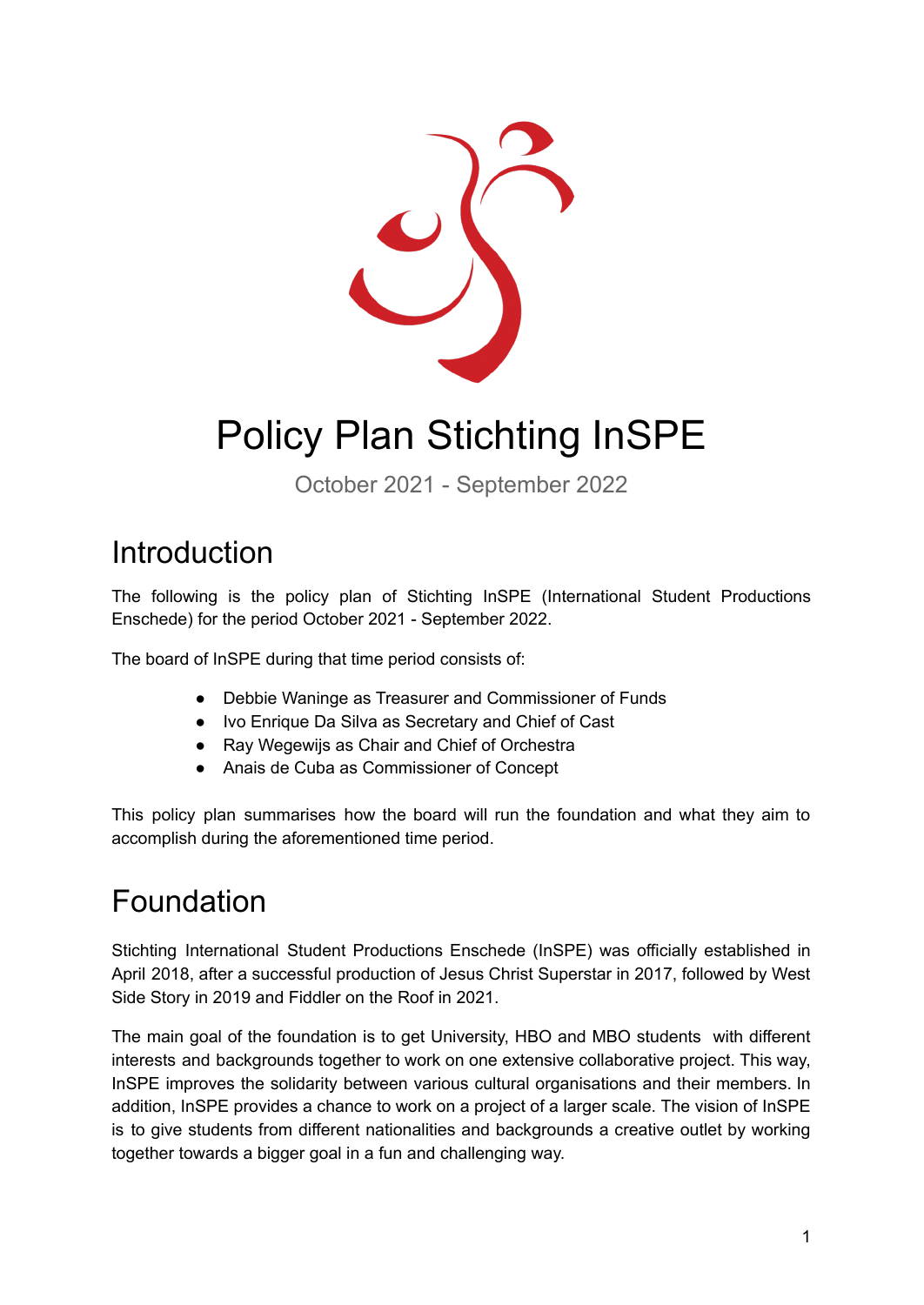# Goals

### Expanding InSPE

The new board is planning to take contact with the other student cultural umbrella associations in The Netherlands and establish mutual relationships to potentially endure a joint production, or at least provide useful information on rehearsal spaces and performance venues for InSPE. In the last production, students from 4 different cities in The Netherlands joined InSPE and were incredibly enthusiastic. This inspired the board to try to actively spread the word out in case anyone wanted to join InSPE.

#### Relations and communication

An important part on which the new board wants to improve on is the relationship between InSPE and the SU. At the moment InSPE has a temporary Student Union recognition. The aim is to apply for a permanent recognition this year. One of the agreements about getting this recognition would be a financially stable InSPE.

Cultural associations at the University of Twente have been the main source of participants for the InSPE production. InSPE relies on these associations and it is important to maintain healthy relationships with them. One of the ways to achieve this is by planning the InSPE rehearsals in such a way that they will not overlap with rehearsals of these associations. Also with the production dates, rehearsals weekend and shows of these associations will be taken into account.

Another important party for InSPE is Vrijhof Cultuur. The board wants to keep open and friendly contact with them, as they can help us find rehearsal locations at a central location on the UT. Reservering rehearsal spaces was an inconvenient process for both the board and the staff from Vrijhof Cultuur. InSPE wants to look for a more streamlined process for reserving rehearsal spaces together with the Vrijhof Cultuur staff, so it will be beneficial for both parties now and in the future.

Furthermore the board seeks to expand its communication network to other student cities with active theatre and music associations. This will be achieved by contacting cultural umbrella organisations in other student cities. The board is going to contact the cultural umbrellas in Nijmegen, Groningen and Eindhoven to set the base for a network.

Lastly, InSPE has a lot of connections with people who have experience in organising theatre productions such as the Nederlandse ReisOpera and the cultural collaboration network Cultuurnoabers. As this is the first time the current board will set up a project of this scale, the board wants to engage with these people. They can give feedback on the process so InSPE can keep growing as a foundation.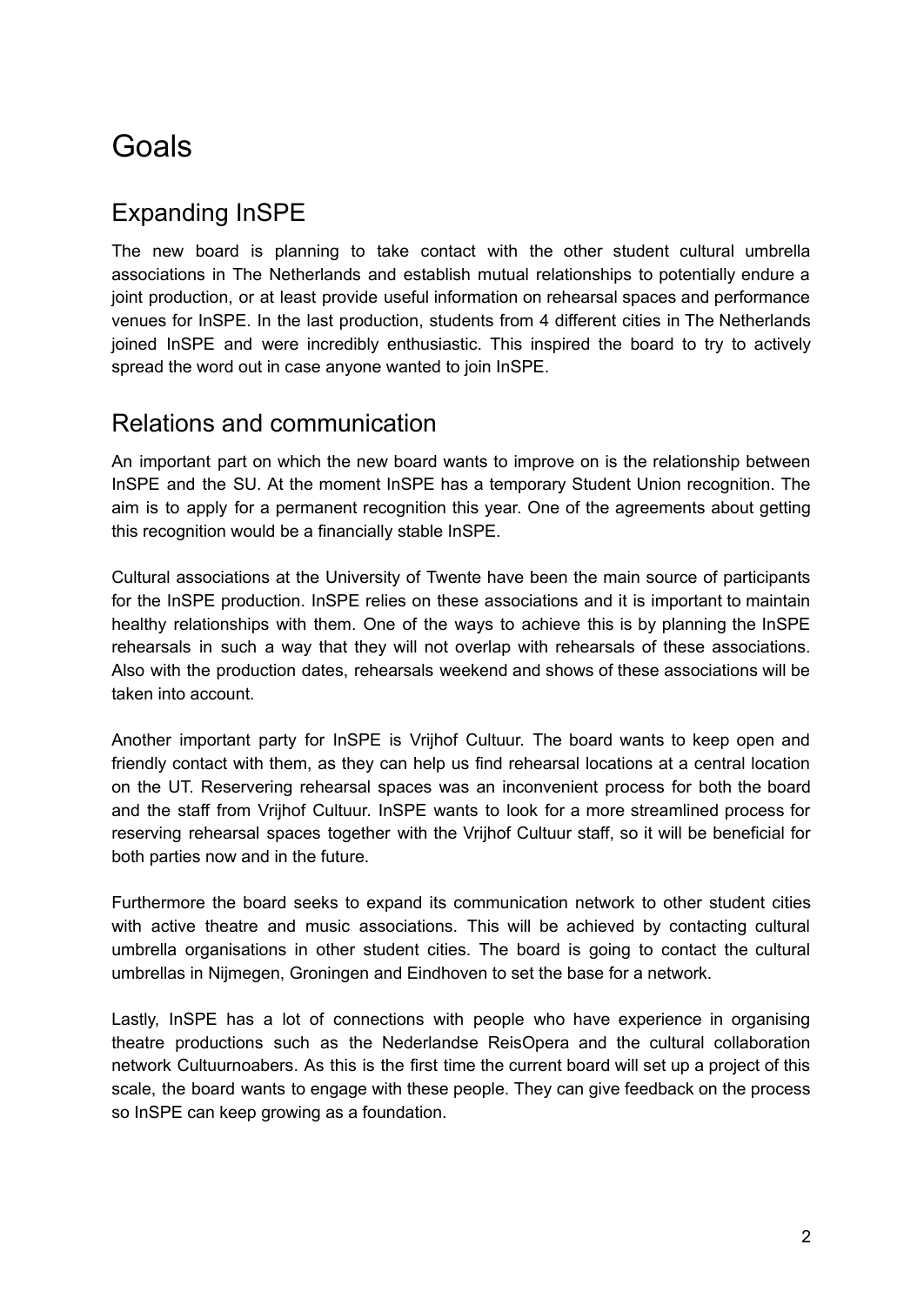#### New production preparations

The main goal for this year is to prepare for a new production. In the ideal case the board aspires to finish the year with auditions for the cast and orchestra at the end of September or the beginning of October. This means that first and foremost, a choice will be made on the production together with the creatives. The previous board advised to seek more direct contact at an earlier point with the creatives, as they have the expertise and knowledge on what is realistic for InSPE. Having creatives in different disciplines allows for a collaboration which brings out the best for each discipline (Acting, Dance and Music). For the last productions, InSPE worked with a stage director, a conductor and a choreographer. InSPE wants to involve these creatives again since their expertise allows the participants to grow and it helps the production to reach a high quality. In addition to that, the board wants to involve a vocal coach more during rehearsals to increase the quality of the singing and improve the technique of the participants. To help solist more the board wants to organise orchestra rehearsals with soloists at an earlier stage.

Next a show date and location must be decided on. The board is aiming to book the large theatre in Enschede or Hengelo, and hopefully another large theatre in a different student city in the Netherlands. Furthermore, the groundwork must be done for the funding, which will be explained in more detail in the section funding.

In order to form the cast and orchestra of the current production, auditions will be held in September and October. These auditions will be promoted amongst the cultural associations of the University of Twente, as well as the general student body of the University of Twente, ArtEZ Hogeschool voor de Kunsten Enschede, ROC van Twente, and the Hogeschool Saxion Enschede. This is in accordance with InSPE's goals to include all students, disregarding their background.

Following the tradition of old boards and committees, team building activities will be held within the board. This will strengthen relationships within the board and give rise to better communication and cooperation. Furthermore, a similar strategy will be implemented in regards to the participants and the remaining committees to achieve similar goals. Ideally the team building committee will have more orchestra members compared to the previous production to make sure that the organised activities will be of interest to all participants.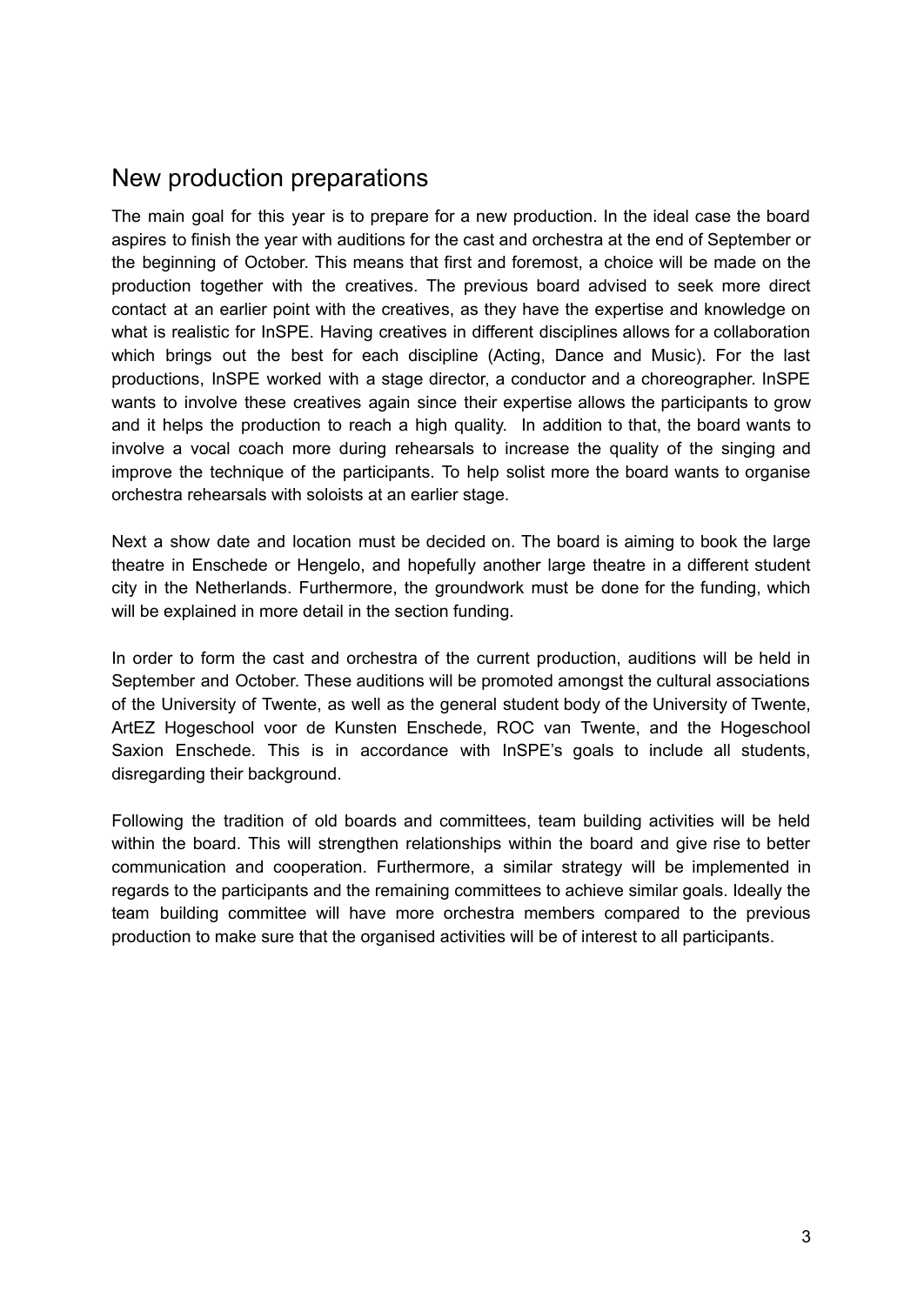#### Engaging people outside the board

One of the goals of InSPE is to bring together multidisciplinary people with different backgrounds, nationalities, and experience. InSPE believes that good ideas surface in diverse teams. InSPE also believes in constant self-development and provides people with opportunities to learn and practice both new and existing skills. Fortunately, staging a large-scale production needs a lot of effort and manpower. There are many tasks not only on the stage but behind the scenes as well, for example, promotion, designing and making decor, makeup, teambuilding. With a current board of 4 members this means a huge amount of work and effort is needed to maintain the successful and efficient management of the foundation.

The previous board decided to delegate these responsibilities through the use of committees. This not only relieves some of the load from the board, but also engages the enthusiastic participants to be a part of behind the curtain organisation of the upcoming project. The board would also like to use this committee method, as well as potentially obtaining new enthusiastic board members. This both reduces the workload of the board member and provides self-development opportunities for people outside the board.

The board would like to organise a committee market event where we let participants and generally interested people have a look at the available committees -namely Decor, Costumes, acquisition, merchandise, teambuilding, promotion, and theatre tech respectivelyand potentially sign up and start brainstorming. This could give a general idea of how many participants InSPE will have this term, while also giving less theatrically- and musically inclined people who are interested a chance to show their own unique artistic abilities. Once the Board and the Creatives reach a consensus on the next InSPE production, a production and audition announcement event will take place to promote that the foundation is ready to start the next phase in the new board term.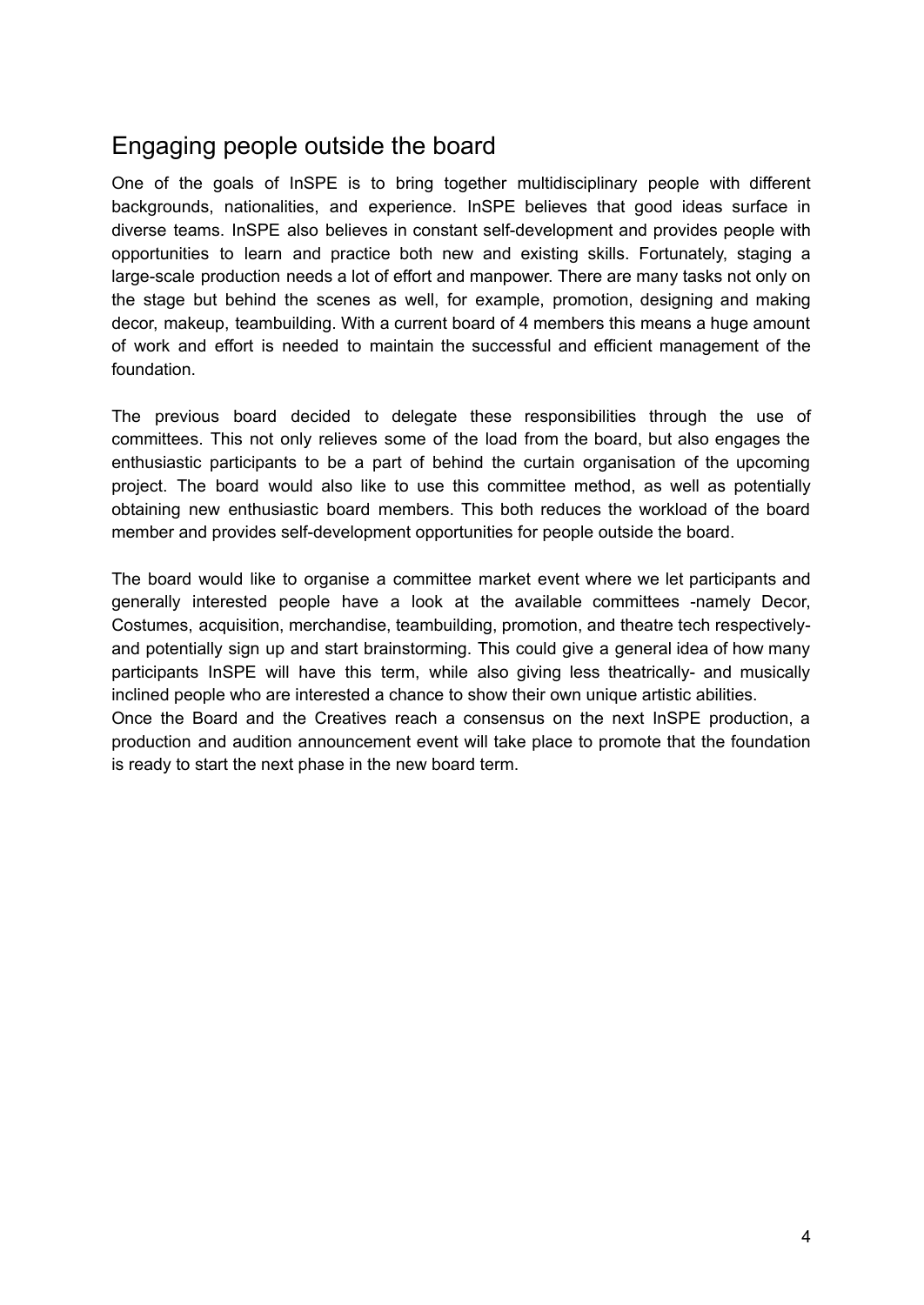#### Funds

In order to set up the next production, funding is required. The funders of the previous production will be addressed, as well as potential funders whose requirements for application could not be met previously. Furthermore, international funds and yet unaddressed opportunities will be looked into as well. The previous board already managed to make an overview of a lot of potential funds. The goal is to keep updating this to make it easier for future productions.

Since the idea is to perform in more than one city, there will be contact with local cultural associations and organisations to look into the possibilities of other funders.

Based on previous knowledge and experience, the target is to have 25% of the budget available by the end of August, well before the start of the auditions to ensure liquidity of the foundation. An important part of the income will be generated via funds. In order to obtain this money, a smooth process is important. This will be realised by applying to funds early on and making a planning for this even more in advance. Most funds open their application in December - February and some of them give the money after the performance. According to this, there is a chance that there are some gaps in the budget that need to be filled. This will be done by getting loans. InSPE will avoid getting loans as much as possible.

Keeping the budget estimate of the previous productions into account, equity will be built up for the continuation of InSPE, the size of which will be around 3% of the budget.

#### **Continuity**

InSPE wants to become more financially sustainable and made progress the last two years. To keep this progress going this year, we want to add 'continuity' to our budget. Financial continuity and a healthy equity is important for the future of InSPE. Over the past few years it was difficult for InSPE to find financial guarantees which are needed in case of financial difficulties and to be able withstand financial setbacks. Becoming financially stable is necessary in order to keep our recognition from the Student Union of the University of Twente. If InSPE would no longer be recognised by the Student Union this could possibly jeopardise the (financial) aid received from the University of Twente, such as rehearsal rooms, the loans and the SFC subsidy.

By adding 'continuity' to our budget, we want to get closer to a financially stable InSPE. To increase the speed at which we will reach the goal, we also plan to organise 'work days' with our participants. During these days, participants work at various events in and around Enschede, and donate their earnings to InSPE. This way, the participants actively engage in the future of InSPE, and help to realise their current project. Also, we are going to look into the possibilities of organising small events during the years that InSPE is not working on a large-scale production and write a plan for that. The income generated by these smaller events can then be used to build the equity of InSPE, making InSPE a financially sustainable organisation.